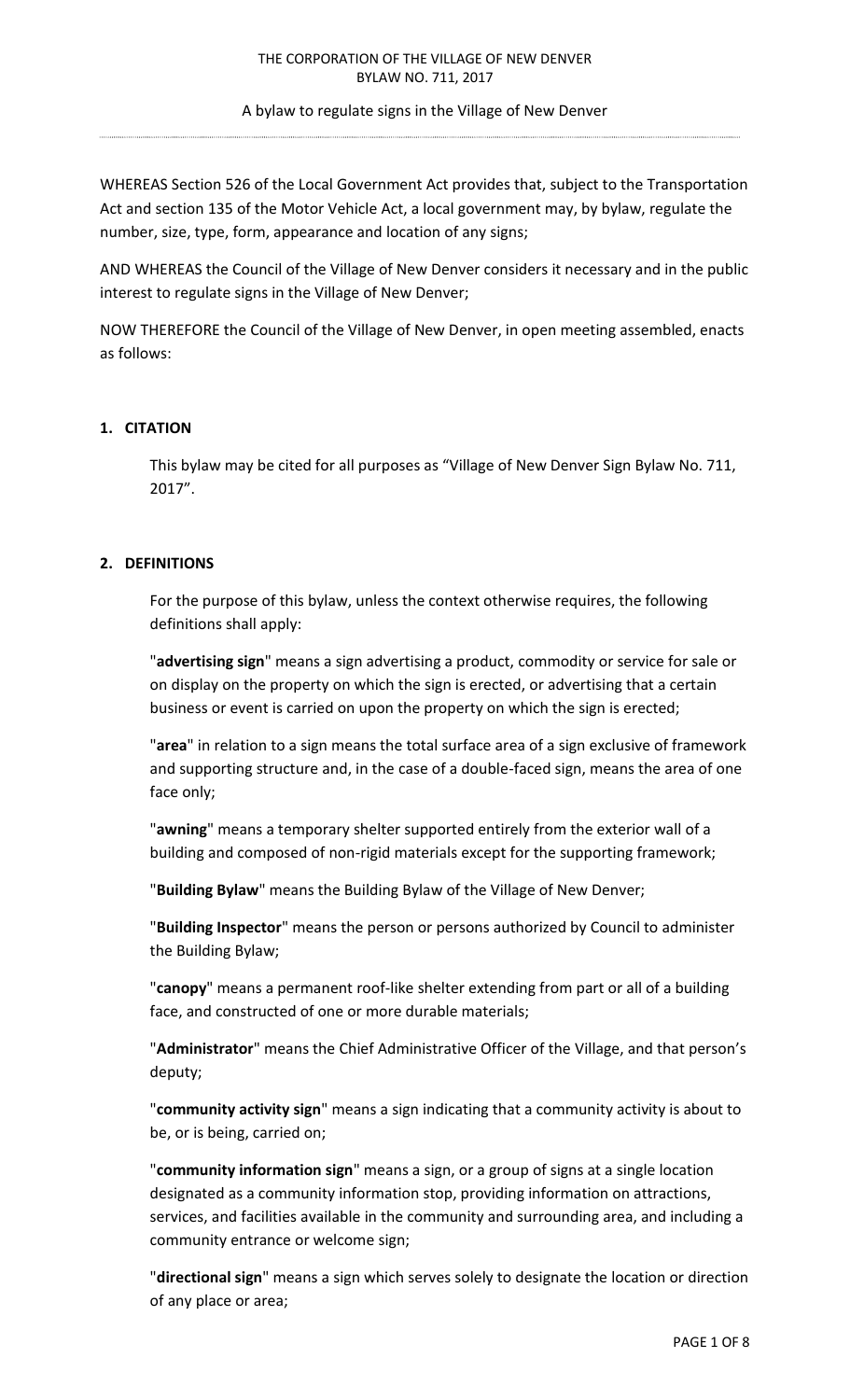"**directory sign**" means a sign listing religious activities, service club activities, and other similar community activities;

"**fascia sign**" means a sign displayed on the surface of a building;

"**flashing sign**" means a sign which contains an intermittent or flashing light source, or which includes the illusion of intermittent or flashing light by means of animation or an externally-mounted intermittent light source;

"**free standing sign**" means a sign which is not connected in any way to a building, and is self-supporting;

"**home occupation sign**" means a sign identifying a use which is accessory to a residential use and permitted as a home occupation under the Zoning Bylaw;

"**owner**" means the registered owner of real property on which a sign is located, or the owner or lessee of a sign or his authorized agent;

"**political sign**" means a sign erected to promote voting at an election for a particular candidate or in support of, or opposition to, a particular party or issue;

"**prohibition sign**" means a sign indicating a prohibition or penalty respecting the property on which it is located;

"**projecting sign**" means a sign projecting at an angle from a building or structure and attached to the building or structure or to a canopy or awning;

"**public building sign**" means a sign located on the property of a public building, including a church, library or school, and indicating thereon only the name of the building and the activities pertaining to that building;

"**real estate sign**" means a sign indicating only that the property on which it is located is for sale or rent, or has been sold or rented;

"**scenic route sign**" means a standardized sign erected by the Ministry of Transportation and designed to aid motorists who wish to follow a designated scenic route;

"**service and attraction sign**" means a standardized white and blue sign erected by the Ministry of Transportation and designed to direct motorists to specific tourist service services, facilities and attractions;

"**sign**" means any visual representation or attention drawing device which communicates information or advertising for any purpose, displayed out of doors or on the exterior of a building but does not include a traffic control device;

"**street**" means and includes streets, roads, lanes, sidewalks, public squares, boulevards and rights-of-way open to the public;

# "**third party sign**" means a sign

- (a) whether on a billboard or other structure primarily intended for the display of advertising, or upon the exterior of a building, wall, fence, or other structure primarily intended for other purposes; and
- (b) which advertises other than the occupants of the premises or the goods and services available on the premises on which the sign is displayed;

"**tourist area sign**" or "**tourist region sign**" means a sign erected to identify entry points into designated tourist areas or regions within the Province of British Columbia;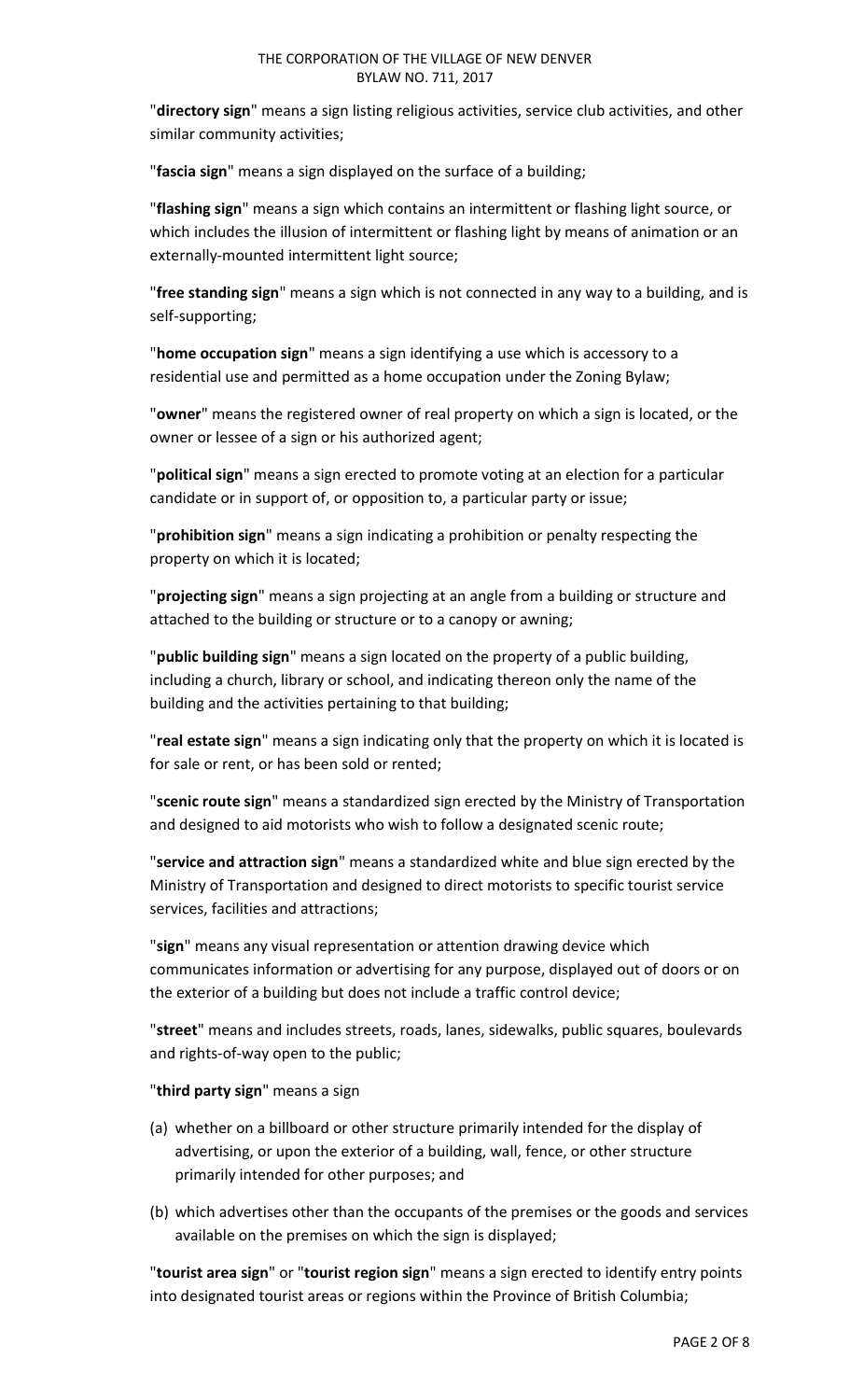"**Travel Info sign**" or "**Travel InfoCentre sign**" means a sign indicating the location of information of interest to travelers or the location of a travel information centre which provides information to travelers, and includes advance warning signs for travel information or a travel information centre;

"**Village**" means the Village of New Denver;

"**warning sign**" means a sign erected by a public authority and indicating a danger or hazard;

"**zone**" means one of the zones into which the Village is divided under the Zoning Bylaw.

# **3. APPLICATION AND ADMINISTRATION**

- 3.1. The provisions of this bylaw shall apply to the whole of the area within the boundaries of the Village.
- 3.2. No sign shall hereafter be erected, placed, altered or moved unless in conformity with this bylaw.
- 3.3. Nothing in this bylaw shall be interpreted as relieving any person from complying with the provisions of any other bylaw of the Village.
- 3.4. The provisions of this bylaw apply to signs located in a Development Permit Area, established under Section 488 of the Local Government Act, having an area less than 1 square meter.
- 3.5. The Administrator:
	- (a) Shall keep records of applications received, permit fees paid, sign permits issued, and such other records as he may deem necessary in relation to this bylaw,
	- (b) shall issue permits when, to the best of his/her knowledge, the proposed sign complies with the requirements of this and any other applicable bylaws, and
	- (c) may revoke any permit where there is a violation of any condition under which the permit was issued, or a violation of this or any other relevant bylaw.
- 3.6. The Administrator may:
	- (a) enter, at all reasonable times, upon any property on which a sign is being, or has been, erected where the sign is subject to the provisions of this bylaw, and
	- (b) direct the immediate cessation or correction of all or any portion of the work relating to the erection or placement of a sign whenever such work is to the best of his/her knowledge not in conformance with the provisions of this bylaw.

## **4. EXEMPTIONS**

- 4.1. The following signs are exempt from the provisions of this bylaw:
	- (a) signs painted on an awning;
	- (b) signs displayed within a building or structure;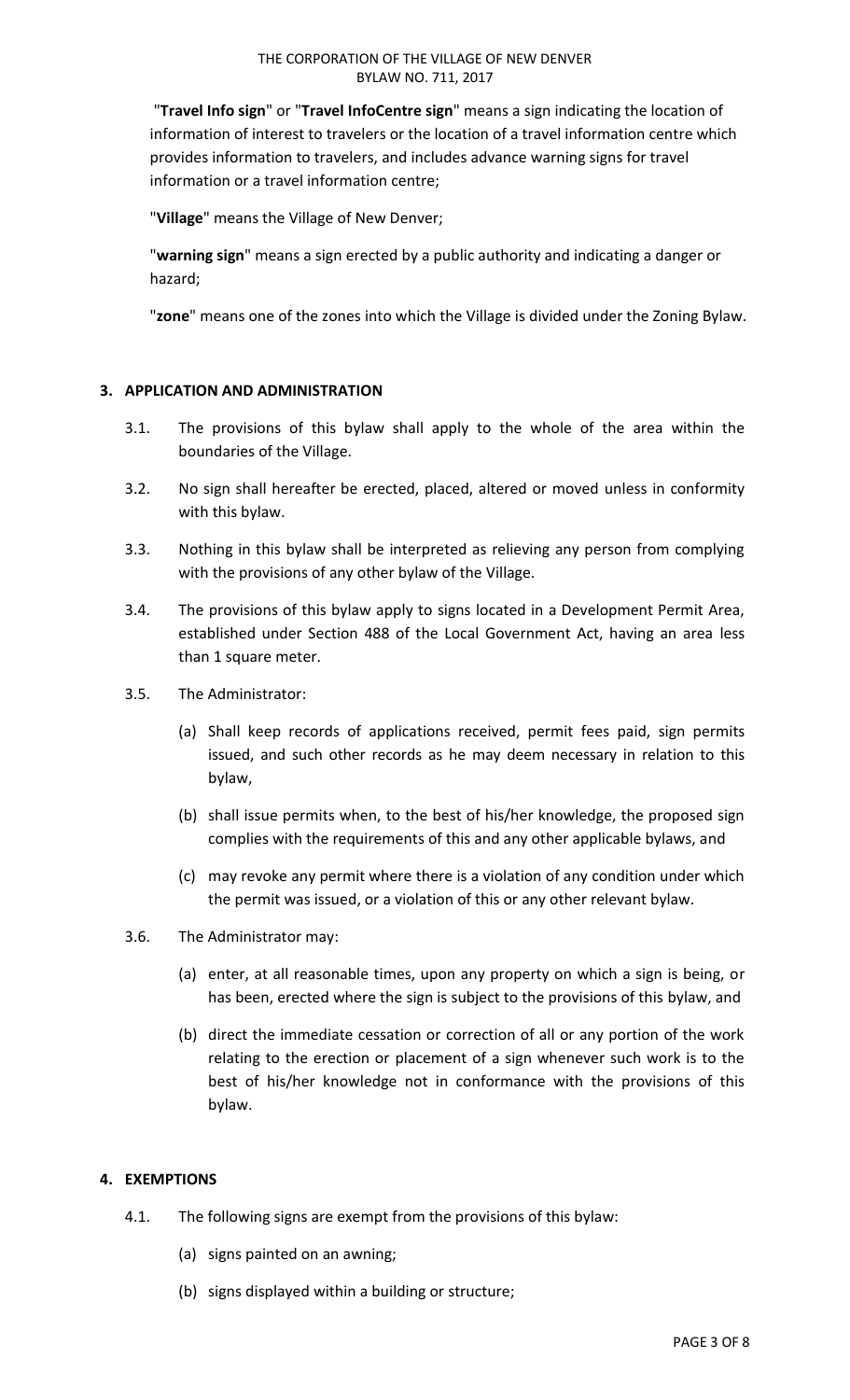#### THE CORPORATION OF THE VILLAGE OF NEW DENVER BYLAW NO. 711, 2017

- (c) signs owned or leased by the Village for municipal purposes;
- (d) traffic control signs as defined in the Motor Vehicle Act;
- (e) signs required to be posted or maintained by any municipal bylaw or Federal or Provincial statute or regulation;
- (f) signs relating to construction which are located on the land on which the construction is currently being carried on;
- (g) real estate signs with a copy area not exceeding 1.0 square metre;
- (h) third party signs on benches located on public lands where the design and location of the bench has been approved by the Village, and where the sign is displayed on the face of the backrest of the bench only and does not exceed 2.5 metres in length or 0.7 metres in height;
- (i) memorial plaques, cornerstones, historical tablets, and similar signs;
- (j) on-site directional signs, not exceeding 1.0 square metre in area, intended to facilitate the movement of pedestrians and vehicles on the property on which such signs are located;
- (k) emblems or insignia of any nation, a province or territory of Canada, or of any political, civic, philanthropic, cultural, educational or. religious organization;
- (l) house numbers and name plates not exceeding 0.2 square metres in area for each dwelling unit;
- (m) signs not exceeding 1.0 square metre advertising yard sales or garage sales in the Village.

## **5. PROHIBITIONS**

- 5.1. The following are prohibited:
	- (a) signs located on a roof of a building;
	- (b) signs erected on or over a highway or Village owned property, where such signs are not erected by or on behalf of the Village;
- 5.2. No person shall post or exhibit placards, playbills, advertising signs, writings or pictures on walls, fences, power or telephone poles, street light standards, or on any other similar structures on or adjacent to a highway.
- 5.3. No sign shall be erected that in the opinion of the Administrator would interfere with the safe and efficient movement of vehicular or pedestrian traffic or the visibility of any traffic control device.
- 5.4. No third party signs shall be permitted except where the design and location has been approved in advance by Council resolution.

#### **6. REQUIREMENTS**

6.1. The signs described herein shall conform to the requirements set out in the following table: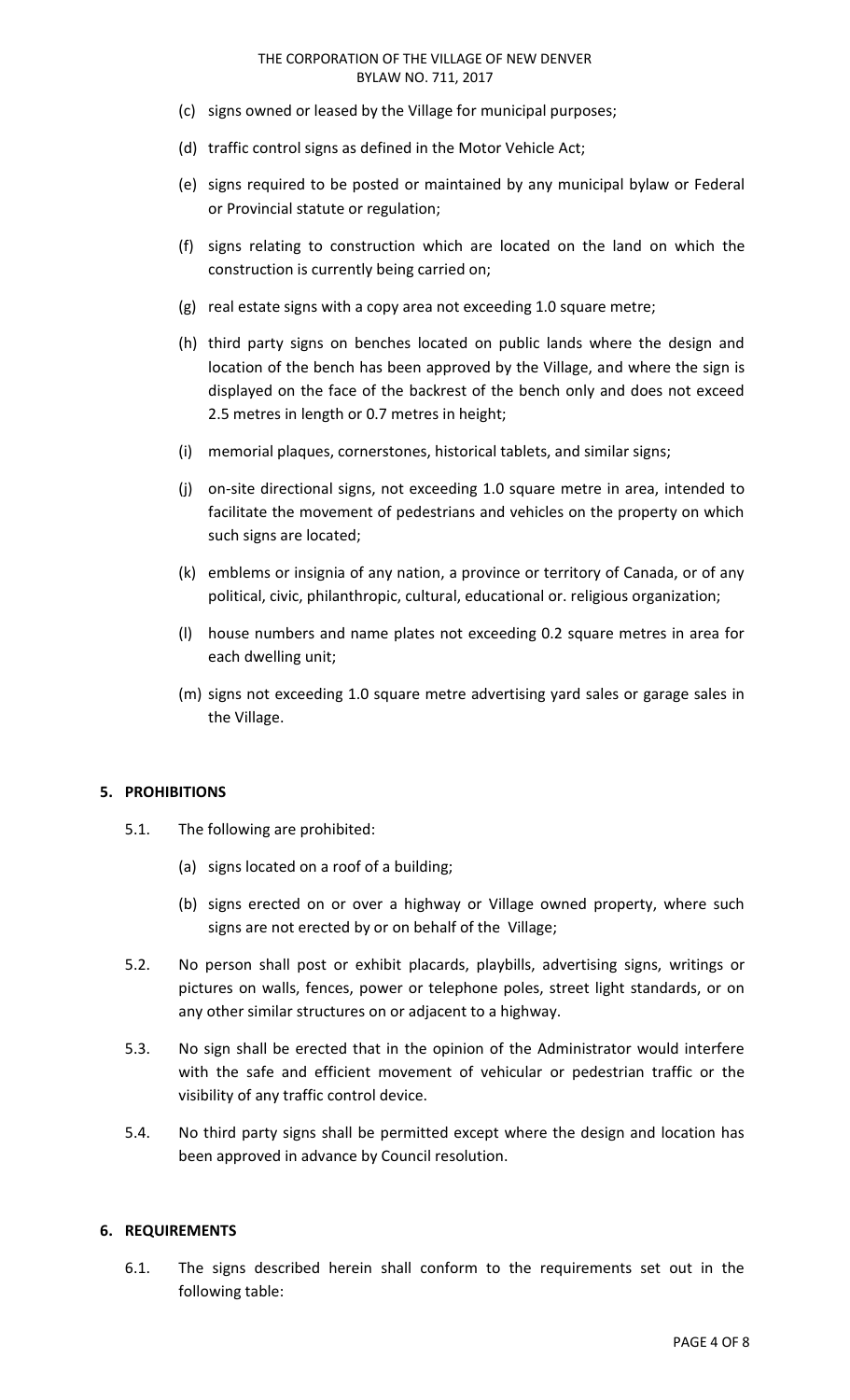#### THE CORPORATION OF THE VILLAGE OF NEW DENVER BYLAW NO. 711, 2017

| Sign Type              | Maximum Area in<br><b>Square Meters</b> | <b>Permitted Zones</b>                  | Permitted Type                         |
|------------------------|-----------------------------------------|-----------------------------------------|----------------------------------------|
| Advertising            | 10.0                                    | Commercial<br>Industrial                | Fascia, free standing or<br>projecting |
| Community activity     | 0.6                                     | All zones                               | Fascia or free standing                |
| Community information  | None                                    | All zones                               | Free standing                          |
| Directional            | 0.4                                     | All zones                               | Free standing                          |
| Directory              | 6.0                                     | All zones                               | Free standing                          |
| Home Occupation        | 0.5                                     | Residential                             | Fascia or free standing                |
| Home identification    | 0.2                                     | Residential                             | Fascia or free standing                |
| Political              | 6.0                                     | Residential<br>Commercial<br>Industrial | Fascia or free standing                |
| Prohibition            | 0.6                                     | All zones                               | Fascia or free standing                |
| Public building        | 2.0                                     | All zones                               | Fascia or free standing                |
| <b>Real Estate</b>     | 3.0                                     | All zones                               | Fascia or free standing                |
| <b>Scenic Route</b>    | None                                    | All zones                               | Free standing                          |
| Service & attraction   | None                                    | All zones                               | Free standing                          |
| Tourist area/region    | None                                    | All zones                               | Free standing                          |
| Travel Info/InfoCentre | None                                    | All zones                               | Free standing                          |
| Warning                | None                                    | All zones                               | Fascia, free standing or<br>projecting |

- 6.2. No person shall erect more than three (3) advertising signs.
- 6.3. No person shall erect more than three (3) directional signs.
- 6.4. Where a sign permitted by this bylaw constitutes a structure requiring a permit under the Building Bylaw, a sign permit shall not be required in addition to the building permit.
- 6.5. Projecting signs shall not extend beyond the property line except in a commercial zone where an overhang not exceeding 1.0 metres is permitted onto a street, providing the projection is structurally sound, the overhang has a minimum vertical clearance of 2.6 metres from the adjacent street level, and the sign is not higher than the roof line of the building or structure to which it is attached.
- 6.6. Fascia signs shall not overhang more than 0.3 metres onto a street.
- 6.7. Free standing signs shall not exceed a height of 7.0 metres from the adjacent ground level.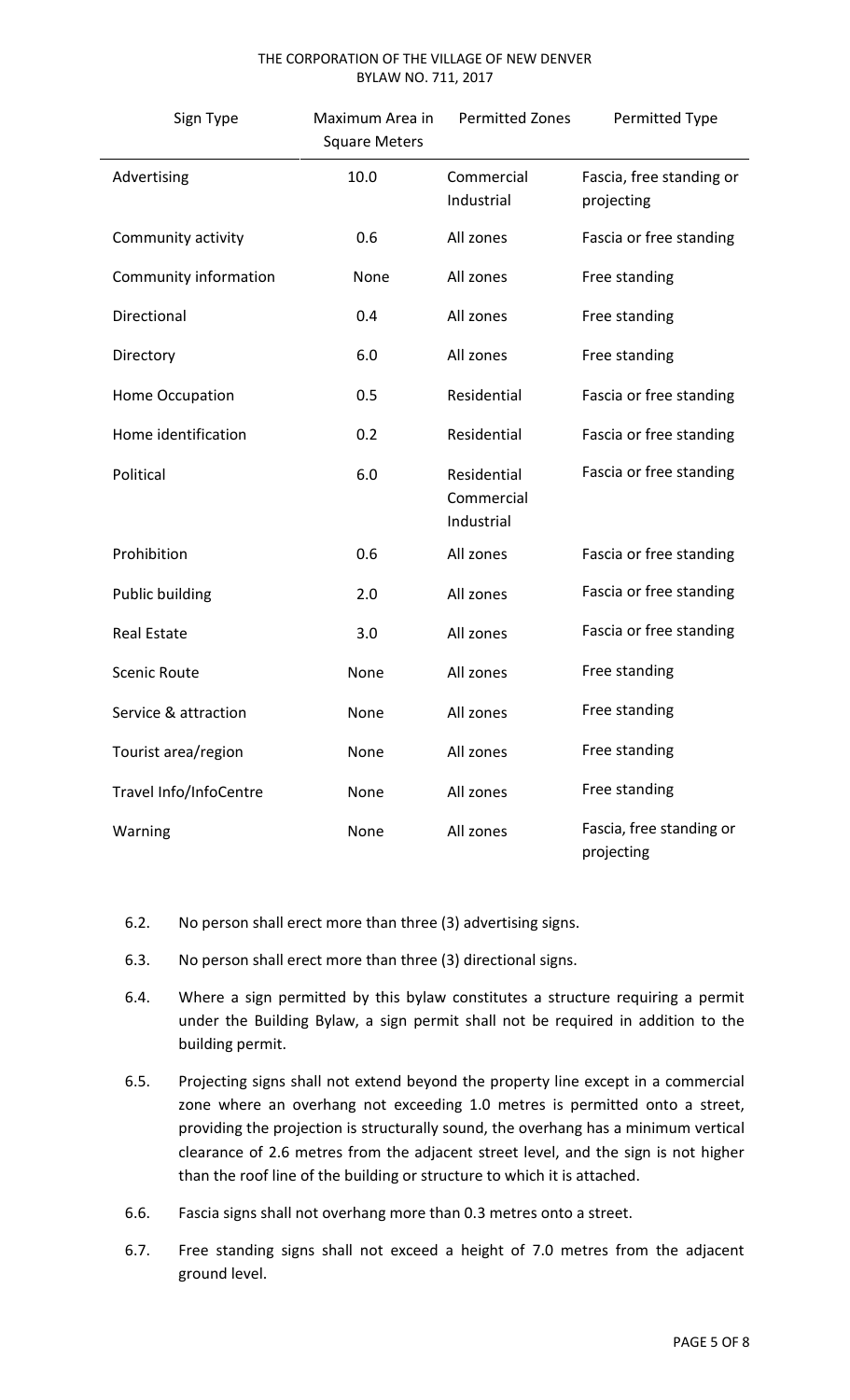- 6.8. Political signs shall not be located on any highway or other public lands, shall not be erected more than 45 days prior to the election to which they relate, and shall be removed within 7 days after the election. The organization or candidate on behalf of whom such signs have been erected shall be responsible for their removal.
- 6.9. Signs and sign structures shall be designed and constructed as provided for in this bylaw and in the Building Bylaw to resist wind and seismic and dead loads.
- 6.10. Illuminated signs shall be connected to an electrical circuit on the premises on which the signs are located and all electrical installations shall be approved by the Electrical Safety Branch of the Province of British Columbia.
- 6.11. Canopy Signs:
	- (a) A sign attached to the underside of a canopy, roof overhang, or similar structure shall have a minimum vertical clearance of 2.6 metres from the adjacent street level.
	- (b) A sign affixed to a canopy face shall not extend beyond the horizontal or vertical face of the canopy, and shall not project more than 0.3 metres from the said face.
- 6.12. Fascia signs attached to a building wall shall not extend beyond the horizontal or vertical face of the wall, and shall not project more than 0.3 metres from the said wall.

## **7. RESPONSIBILITIES OF OWNERS**

- 7.1. No owner or other person shall commence the installation nor authorize or permit the installation, of a sign unless any permit required by this bylaw or the Building Bylaw has first been obtained.
- 7.2. Every owner shall ensure the removal of any sign erected on his property when the purpose of the sign or the message thereon is no longer applicable.
- 7.3. Every owner shall ensure that all signs erected on his property are constructed and maintained in a safe and secure manner to avoid the risk of injury to any person or damage to any property.
- 7.4. Neither the granting of a sign permit nor the acceptance of plans and specifications, or any inspection which may be made by the Building Inspector, shall relieve the owner from responsibility for fully complying with the requirements of this bylaw, the Building Bylaw if applicable, and any conditions attached to the sign permit.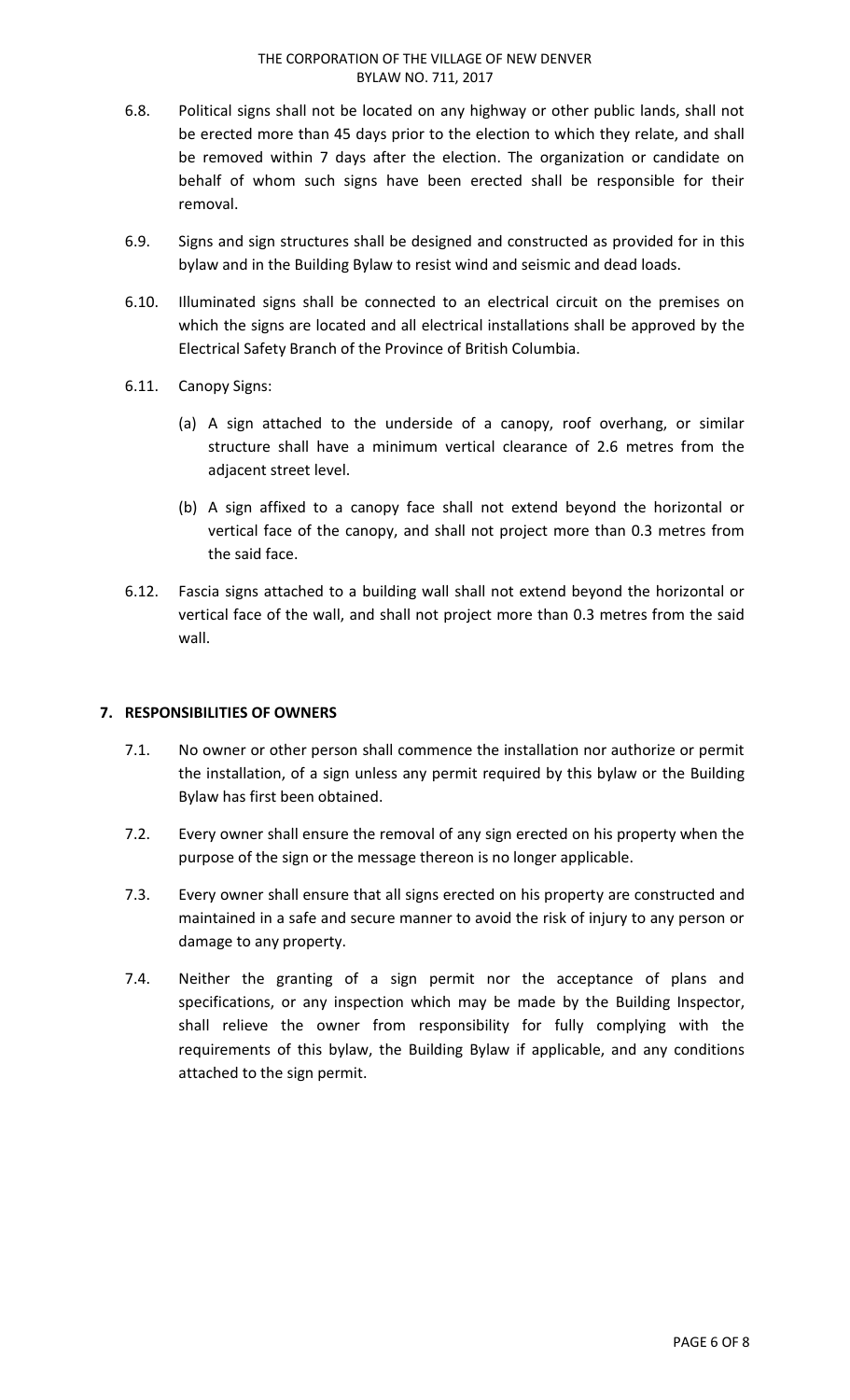## **8. APPLICATION FOR SIGN PERMIT**

- 8.1. An application for a sign permit shall be completed on the form provided by the Village and shall be accompanied by a permit fee of \$10.00.
- 8.2. In addition to the information on the application form and any requirements of the Building Bylaw, the applicant shall provide a sketch plan of the proposed sign including the text or other material to be included in the sign message.

### **9. SIGN PERMITS**

- 9.1. Where the Administrator is satisfied that an application for a sign permit and the proposed sign complies with the requirements of this bylaw and any other applicable bylaw and the permit fee has been paid, a sign permit will be issued.
- 9.2. A sign permit is void if construction of the sign is not completed within 6 months of the date on which the permit was issued.

### **10. REMOVAL OF SIGNS**

- 10.1. Council may, in accordance with Section 65 of the Community Charter, by resolution direct and order the removal of a sign which the Council believes to be a nuisance to the community, and the order may provide that, in case of default by owner, agent, lessee or occupier to comply with the order within the period named in it, the Village may enter and remove the sign at the expense of the person defaulting, and may further order that the charges for doing so, if unpaid on December 31 in any year, shall be added to and form part of the taxes payable on the land as taxes in arrears.
- 10.2. Council may, in accordance with Section 65 of the Community Charter, by resolution authorize the removal of a sign which contravenes this bylaw, or which Council believes is in an unsafe condition, and such resolution shall provide for 30 days' notice of the contemplated action to be given the owner, tenant or occupier of the property on which the sign is located.

#### **11. OFFENCES AND PENALTIES**

- 11.1. Every person who:
	- (a) violates any provision of this bylaw, or
	- (b) causes, suffers, or permits any act or thing to be done in contravention or in violation of any provision of this bylaw, or
	- (c) neglects or refrains from doing anything required to be done by any provision of this bylaw, or
	- (d) fails to comply with any order, directive or notice given under this bylaw

is guilty of an offense under this bylaw and, upon summary conviction, is liable to a fine of not more than \$250.00 or to both fine and imprisonment